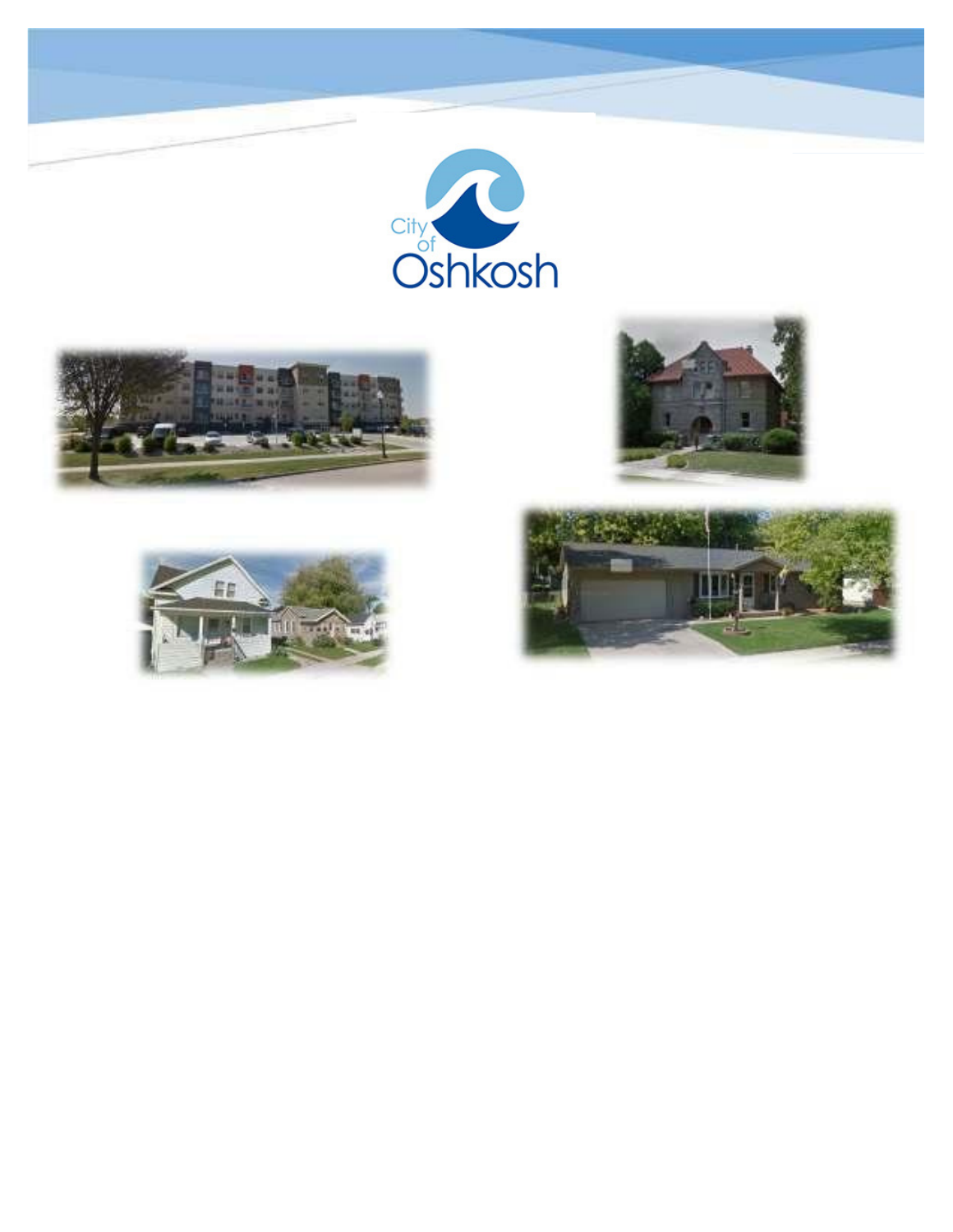# **Table of Contents**

| <b>APPENDICES</b> |  |
|-------------------|--|
|                   |  |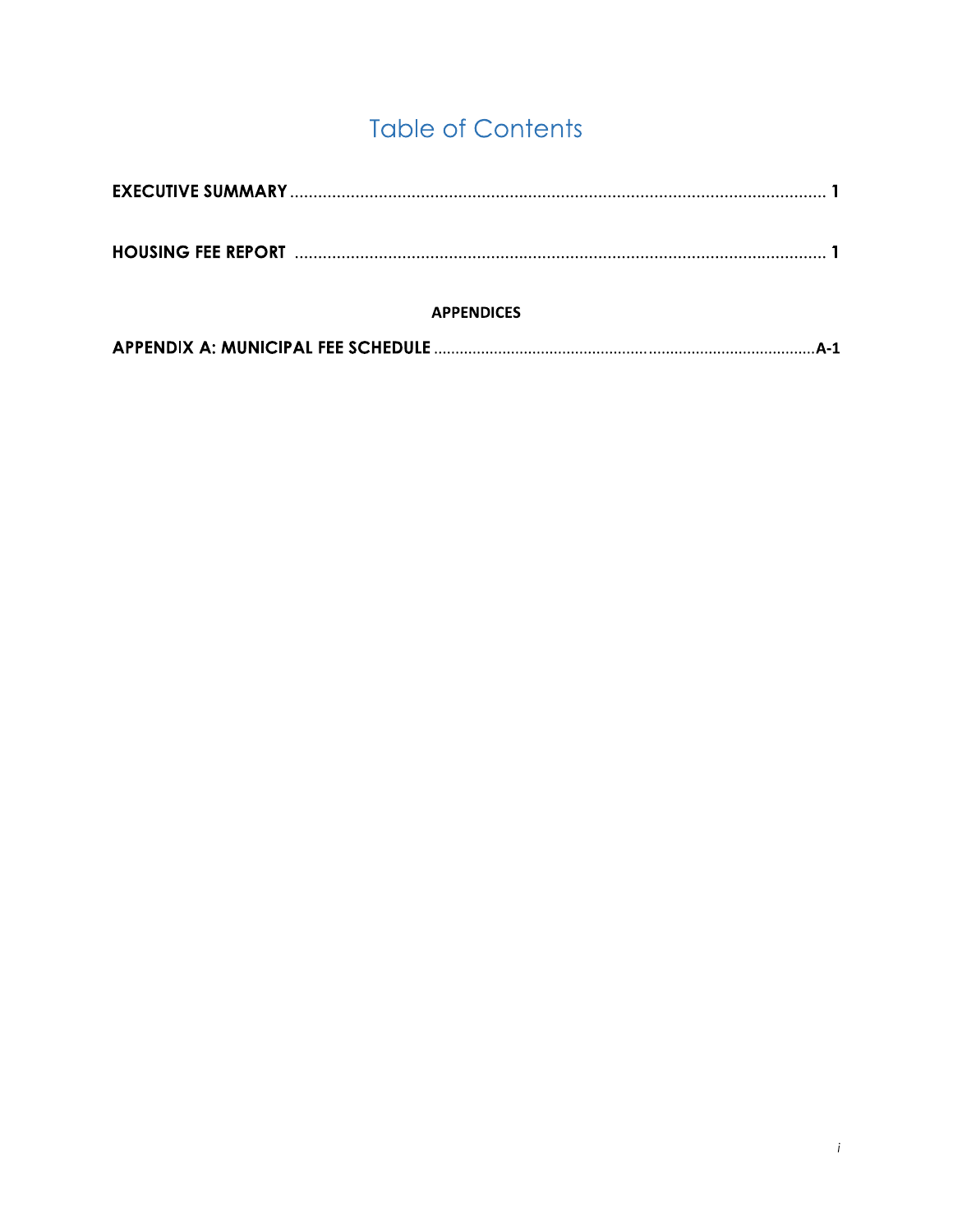#### **HOUSING FEE REPORT**

#### **EXECUTIVE SUMMARY**

In 2018, the Wisconsin State Legislature approved new legislation which requires villages and cities of 10,000 population or more to provide two separate annual reports related to housing affordability and housing fees in an effort to shed light and foster change on affordable housing issues across the state. The City of Oshkosh, along with 11 other communities in the region, elected to contract with the East Central Wisconsin Regional Planning Commission to prepare these reports. As such, a Housing Report Advisory Team was created so that input and feedback from all communities could be considered as the reports were prepared. Specifically, this document meets the requirements for Wis. Stats. 66. 10014 (Housing fee report).

#### **HOUSING FEE REPORT REQUIREMENTS**

Requirements of this report include the following elements:

- 1. In this section, "municipality" means a city or village with a population of 10,000 or more.
- 2. Not later than January 1, 2022, a municipality shall prepare a report of the municipality's residential development fees. The report shall contain all of the following:
	- a. Whether the municipality imposes any of the following fees or other requirements for purposes related to residential construction, remodeling, or development and, if so, the amount of each fee:
		- i. Building permit fee
		- ii. Impact fee
		- iii. Park fee
		- iv. Land dedication or fee in lieu of land dedication requirement
		- v. Plat approval fee
		- vi. Storm water management fee
		- vii. Water or sewer hook-up fee
- 3. A municipality shall post the report under sub. (2) on the municipality's Internet site on a web page dedicated solely to the report and titled "New Housing Fee Report." If a municipality does not have an Internet site, the county in which the municipality is located shall post the information under this paragraph on its Internet site on a web page dedicated solely to development fee information for the municipality.
- 4. A municipality shall provide a copy of the report under sub. (2) to each member of the governing body of the municipality.
- 5. If a fee or the amount of a fee under sub. (2) (a) is not properly posted as required under sub. (3) (a), the municipality may not charge the fee.

**Part 2A:** The City of Oshkosh imposes the following fees or other requirements for purposes related to residential construction, remodeling, or development. Only fees the City sets/collects are included in this report. Fees set by others, such as sanitary and utility districts, county and etc., are not included in this report. A complete copy of the fee schedule is included in Appendix A. Table 1 lists the types and amounts of these fees.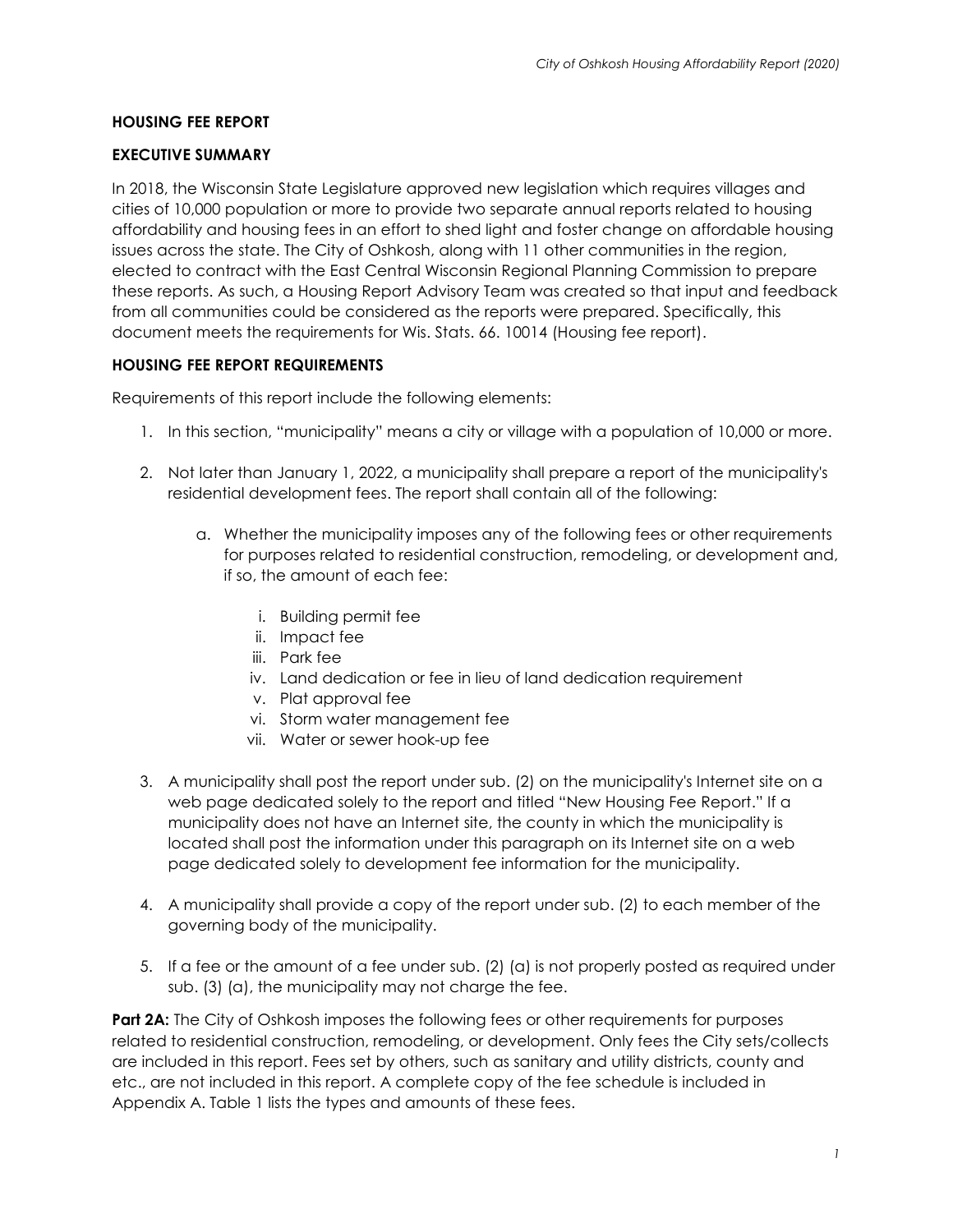| <b>Building</b><br><b>Permit Fee</b>                                                                                                                                | Impact<br>Fee | <b>Park</b><br>Fee | <b>Land Dedication or</b><br>Fee in Lieu of Land<br><b>Dedication</b><br>Requirement                                                                                                                    | Preliminary<br>Plat<br>Approval<br>Fee                                 | <b>Final Plat</b><br><b>Approval Fee</b>                                                                                                                 | <b>Storm Water</b><br>Management<br>Fee | Water or<br>Sewer<br>Hook-up<br><b>Fee</b> |
|---------------------------------------------------------------------------------------------------------------------------------------------------------------------|---------------|--------------------|---------------------------------------------------------------------------------------------------------------------------------------------------------------------------------------------------------|------------------------------------------------------------------------|----------------------------------------------------------------------------------------------------------------------------------------------------------|-----------------------------------------|--------------------------------------------|
| $$0.18$ per<br>square foot<br>(minimum<br>of \$37);<br>$$160$ for the<br>first $$20k +$<br>\$3.50 for<br>each<br>thousand<br>dollar<br>valuation or<br>part thereof | N/A           | N/A                | 1,100 sq. ft./SF Unit or<br>900 sq. ft./MF Unit<br>OR \$200/SF Unit at<br>Plat, Condo, CSM<br>Acceptance and<br>\$200/SF Unit at<br><b>Building Permit</b><br>Issuance (Use \$165<br>fees for MF Units) | $$1$ per lot +<br>$$50 +/- $50$<br>notification/<br>publication<br>fee | $$25$ per lot +<br>$$100 + (-150)$<br>notification/<br>publication<br>fee $+/-$ %25<br>$per$ lot $+$ \$50<br>(Property)<br>Record<br>Maintenance<br>fee) | Paid by<br>Developer                    | Paid by<br>Developer                       |

**Table 1: City of Oshkosh: City of Oshkosh Schedule of Fees, 2020** 

*Source: City of Oshkosh Planning Services and Inspection Services Divisions and City Assessor's Office* 

**Part 2B:** The total amount of fees under Part A that the City of Oshkosh imposed for purposes related to residential construction, remodeling, or development in the prior year is listed in Table 2. This table only includes building and remodeling 2020 permit fees. It does not include fees collected for electrical, plumbing, HVAC, and other permits.

| <b>Building</b><br><b>Permit Fee</b><br>(New<br>Const. +<br>Remodel<br>Permits) | Impact<br><b>Fees</b> | <b>Park</b><br><b>Fees</b> | Land<br><b>Dedication or</b><br>Fee in Lieu of<br>Land<br><b>Dedication</b><br><b>Requirement</b> | Preliminary<br>Plat<br>Approval<br><b>Fees</b> | <b>Final Plat</b><br>Approval<br><b>Fees</b> | <b>Storm</b><br>Water<br>Mgmt.<br>Fees | Water<br><b>or</b><br>Sewer<br>hook-<br><b>up</b><br>Fees | <b>Total Fees</b><br><b>Collected</b> |
|---------------------------------------------------------------------------------|-----------------------|----------------------------|---------------------------------------------------------------------------------------------------|------------------------------------------------|----------------------------------------------|----------------------------------------|-----------------------------------------------------------|---------------------------------------|
| \$241,846                                                                       | \$0                   | \$19,000                   | No land<br>dedication<br>in 2020, \$0<br>fees<br>collected                                        | \$0                                            | \$0                                          | \$0                                    | \$8,606                                                   | \$269,452                             |

**Table 2: City of Oshkosh City of Oshkosh Fees Collected, 2020** 

*Source: City of Oshkosh Planning Services and Inspection Services Divisions*

The 2020 average total fee cost for a new residential housing unit has been calculated by dividing the total amount of fees collected by the number of new residential dwelling units approved in the City in the prior year (Table 3).

#### **Table 3: City of Oshkosh Approved Residential Dwelling Units by Type, 2020**

| <b>Single Family</b>  | <b>Two Family</b>     | <b>Multi-Family</b>   | <b>Mobile Home</b> | Total |
|-----------------------|-----------------------|-----------------------|--------------------|-------|
| <b>Building Units</b> | <b>Building Units</b> | <b>Building Units</b> | Units              |       |
|                       |                       | 20                    |                    | 192   |

*Source: City of Oshkosh Inspection Services Division*

#### **Calculation: \$269,452 ÷ 192 = \$1,403**

In 2020, the City of Oshkosh collected nearly \$1,403 in fees for each new residential dwelling unit approved within the municipality.

Remodeling projects do not typically include the following fees: impact, park, land dedication or fee in lieu of land dedication requirement, preliminary plat approval, final plat approval, storm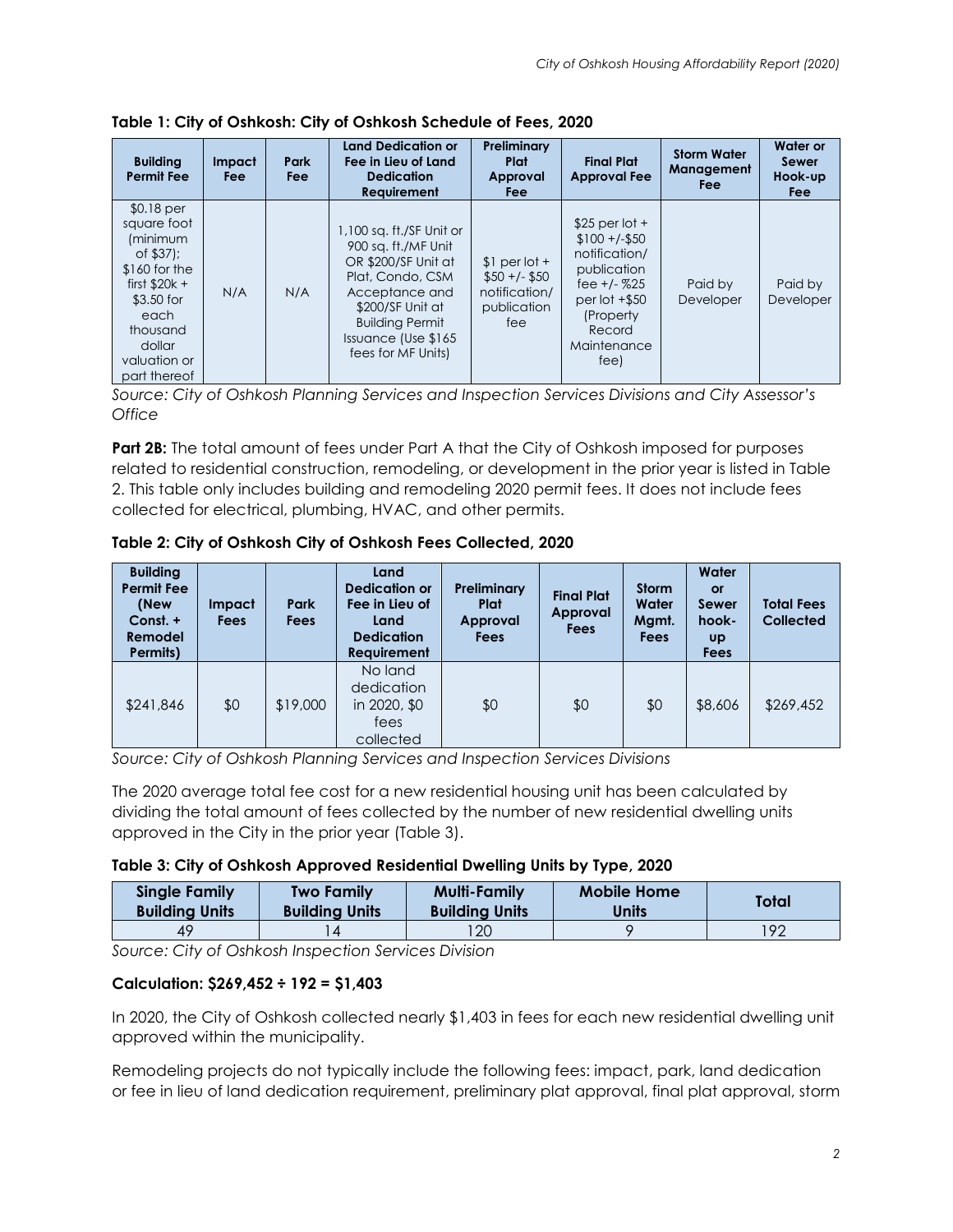water management, and water and sewer hookup. In 2020, the City collected \$144,681 in remodeling fees.

Table 4 identifies the type of residential construction, total fees collected, and average fees collected per unit.

| <b>New Single Family Units</b><br><b>New Single Family Fees</b>                    |                                                         | Average per Residential Unit |  |  |  |
|------------------------------------------------------------------------------------|---------------------------------------------------------|------------------------------|--|--|--|
| 49                                                                                 | \$50,034                                                | \$1,021                      |  |  |  |
| <b>Single and Two Family</b><br><b>Remodeling Alterations/</b><br><b>Additions</b> | <b>Remodel, Alterations and</b><br><b>Addition Fees</b> | Average per Residential Unit |  |  |  |
| 431. ا                                                                             | \$144,681                                               | \$101                        |  |  |  |
| <b>Multi-Family Construction</b>                                                   | <b>Multi Family Fees</b>                                | Average per Residential Unit |  |  |  |
| 134                                                                                | \$47,131                                                | \$352                        |  |  |  |
| <b>Totals</b>                                                                      |                                                         |                              |  |  |  |
| 1.614                                                                              | \$241,846                                               | \$150                        |  |  |  |

|  | Table 4: City of Oshkosh Approved Residential Dwelling Units - Building Permit Fee, 2020 |  |  |
|--|------------------------------------------------------------------------------------------|--|--|
|  |                                                                                          |  |  |

*Source: City of Oshkosh Inspection Services Division*

The City of Oshkosh also collects fees for other purposes when issuing a permit. Those fees are determined by the residential and commercial structures, lots, utility services and other factors. Not all fees are assessed in all cases. The attached appendix identifies the fees that may be assessed in addition to the building fees.

Lastly, it should be noted that with the recent trend of creating mixed use developments (i.e. first floor retail and upper story apartments), many such projects are dealt with under commercial land development procedures. As such residential units associated with these projects are not considered in this report's platting and permitting data. This also has the effect of increasing the "cost per approved residential unit" as shown in Table 3.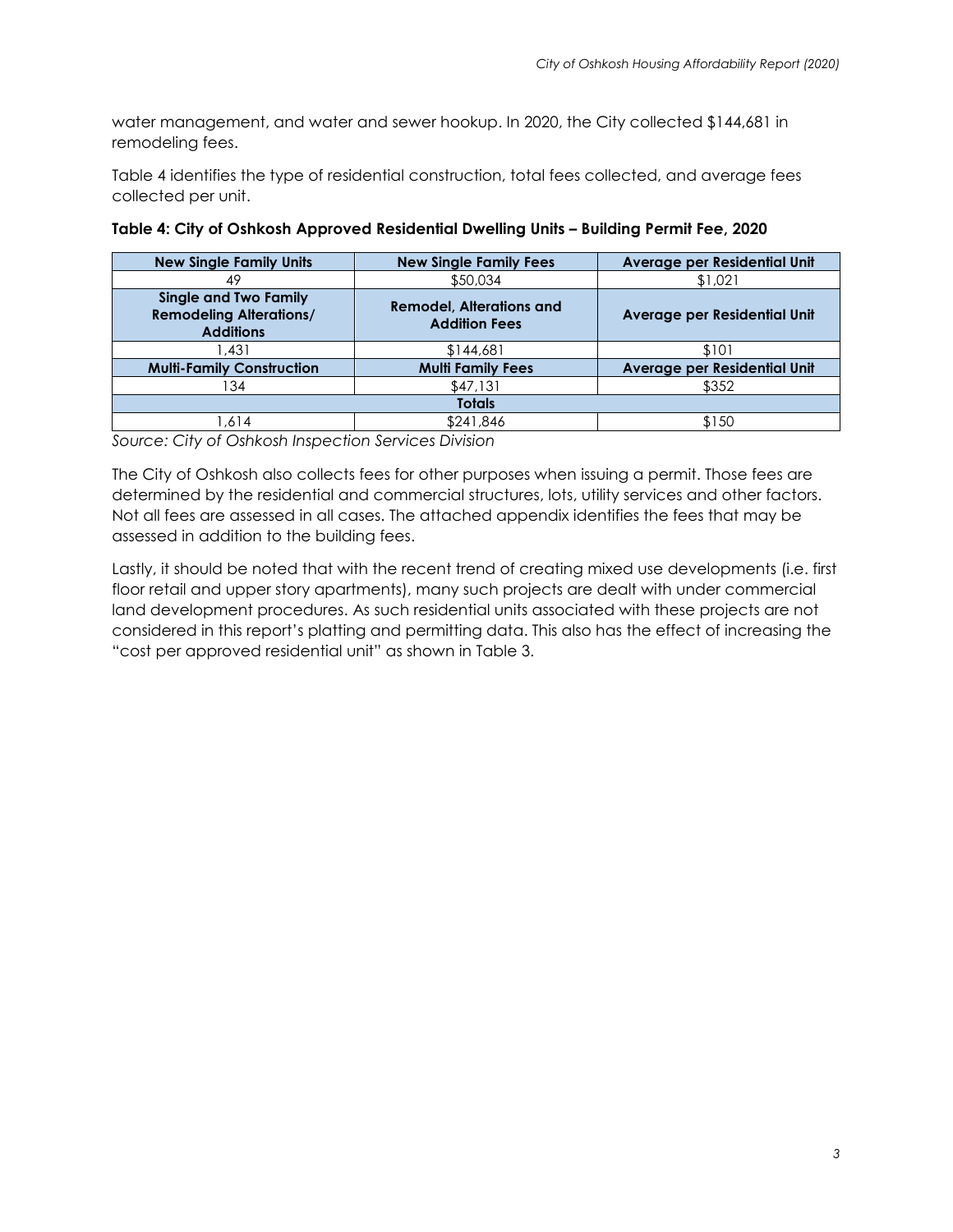# **APPENDICES**

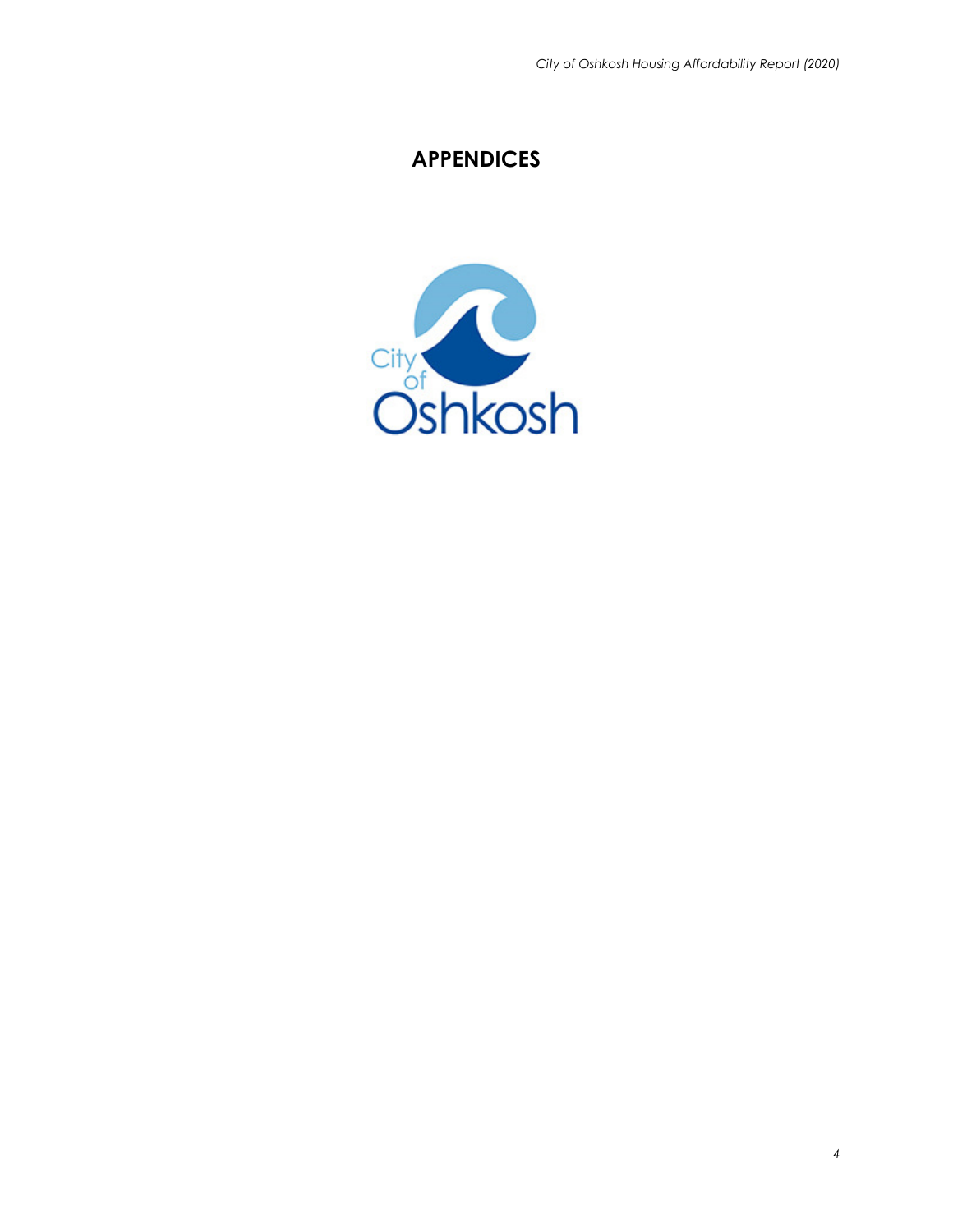

# **INSPECTION SERVICES DIVISION FEE SCHEDULE**

### **Effective March 1, 2019**

 **\*\* To calculate fees for building projects use the higher of the fees by valuation or square footage \*\***

#### BUILDING

*The below fee breakdown is for but not limited to:*

**New Buildings, Additions & Alterations, Interior Remodeling/Alterations, Decks, Fences, Patios, Steps, Porches, Driveways, Pools, Signs, Windows, Roofing, Siding, Demo/Razing, Ramps, Etc**:

| Valuation |                                                                                                                            | Fee |
|-----------|----------------------------------------------------------------------------------------------------------------------------|-----|
|           | $\$\ 0\ \text{to}\ \$\ 1,000.00\ \dots\ \dots\ \dots\ \dots\ \dots\ \dots\ \dots\ \dots\ \dots\ \dots\ \dots\ \ \$\ 37.00$ |     |
|           |                                                                                                                            |     |
|           |                                                                                                                            |     |
|           |                                                                                                                            |     |
|           |                                                                                                                            |     |
|           |                                                                                                                            |     |
|           |                                                                                                                            |     |
|           |                                                                                                                            |     |
|           |                                                                                                                            |     |
|           |                                                                                                                            |     |
|           |                                                                                                                            |     |
|           | plus \$6.00 for each thousand dollar valuation or part thereof                                                             |     |
|           |                                                                                                                            |     |
|           | plus \$3.50 for each thousand dollar valuation or part thereof                                                             |     |

### *The below fee breakdown is for but not limited to:*

#### **New Buildings, Additions & Alterations:**

 ………………………………….……………\$0.18 per square foot (Minimum of \$37.00) (*square footage includes* all new areas including garages, basement/crawlspace and decks or porches)

### **Additional Fees:**

| New Construction: one or two-family structure                                            |  |
|------------------------------------------------------------------------------------------|--|
|                                                                                          |  |
|                                                                                          |  |
|                                                                                          |  |
|                                                                                          |  |
| New Construction: multiple family (more than 2 units) or commercial/industrial structure |  |
| Plan Examinationsee WI Dept of Safety and Professional Services schedule                 |  |
|                                                                                          |  |
| Additions or Alterations: one or two-family structure                                    |  |
|                                                                                          |  |
|                                                                                          |  |
|                                                                                          |  |
|                                                                                          |  |
|                                                                                          |  |

#### **See the current Property Record Maintenance Fee Schedule (page 5)**

**See the current Planning Services Division Fee Schedule (page 6)**

**Also see Miscellaneous Fees**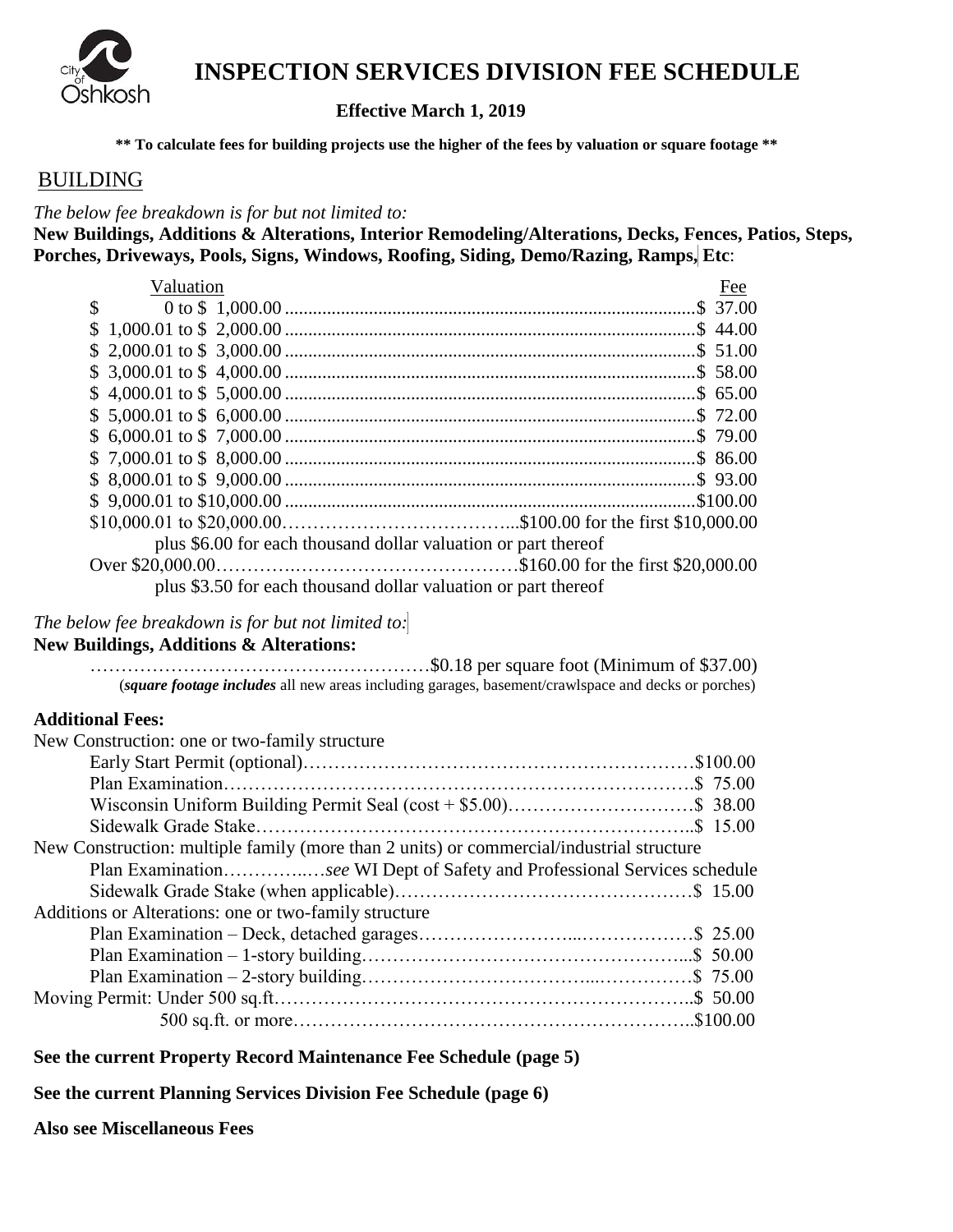# **MISCELLANEOUS**

| or \$100.00 plus the normal permit fee, whichever is greater |
|--------------------------------------------------------------|
|                                                              |
|                                                              |
|                                                              |
|                                                              |

# **COMPLAINT BASED HOUSING INSPECTION (Violation Only)**

# CODE ENFORCEMENT SERVICE FEE

# SUMP PUMP DISCHARGE ONLY ENFORCEMENT SERVICE FEE

# **ROOMING HOUSE**

| plus $$15.00$ per bedroom                       |  |
|-------------------------------------------------|--|
|                                                 |  |
| for late renewal or operating without a license |  |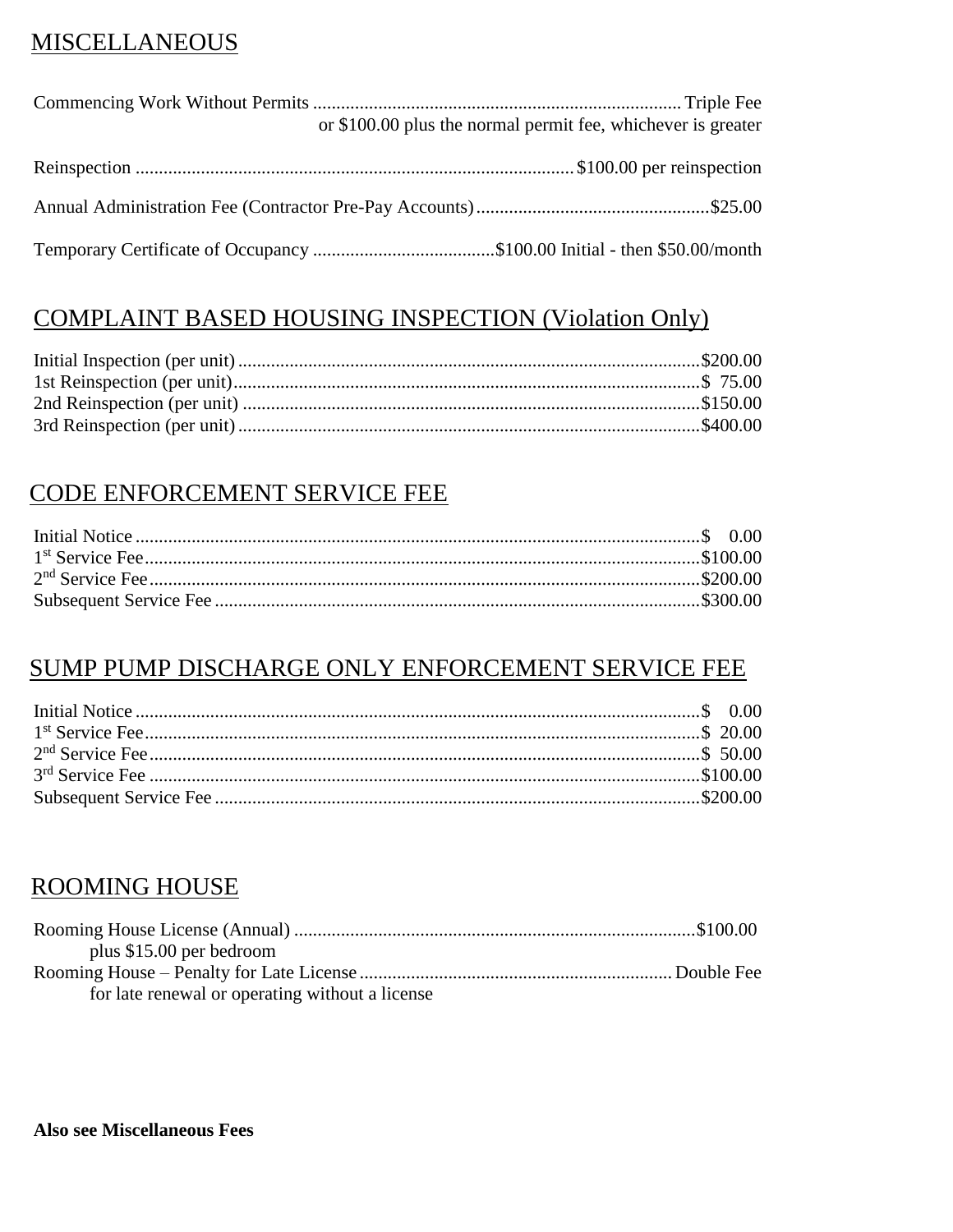# **HEATING**

| Valuation                                                             | $\underline{\text{Fee}}$ |
|-----------------------------------------------------------------------|--------------------------|
|                                                                       |                          |
| plus \$16.00 per each additional \$1,000.00 valuation or part thereof |                          |
| plus \$10.00 per each additional \$1,000.00 valuation or part thereof |                          |
| plus \$5.00 per each additional \$1,000.00 valuation or part thereof  |                          |
|                                                                       |                          |

# STORAGE TANKS

Installation & Removal of Tanks.……*see* WI Dept of Safety and Professional Services schedule

# **ELECTRICAL**

| Valuation<br>Fee                                                           |
|----------------------------------------------------------------------------|
|                                                                            |
| plus \$8.00 for each additional hundred dollar valuation or part thereof   |
| plus \$17.00 for each additional thousand dollar valuation or part thereof |
| plus \$6.00 for each additional thousand dollar valuation or part thereof  |
| plus \$3.50 for each additional thousand dollar valuation or part thereof  |

### **Annual Permits (Manufacturing Only):**

| <b>Assessed Valuation</b> | Fee |
|---------------------------|-----|
|                           |     |
|                           |     |
|                           |     |
|                           |     |
|                           |     |

#### **Also see Miscellaneous Fees**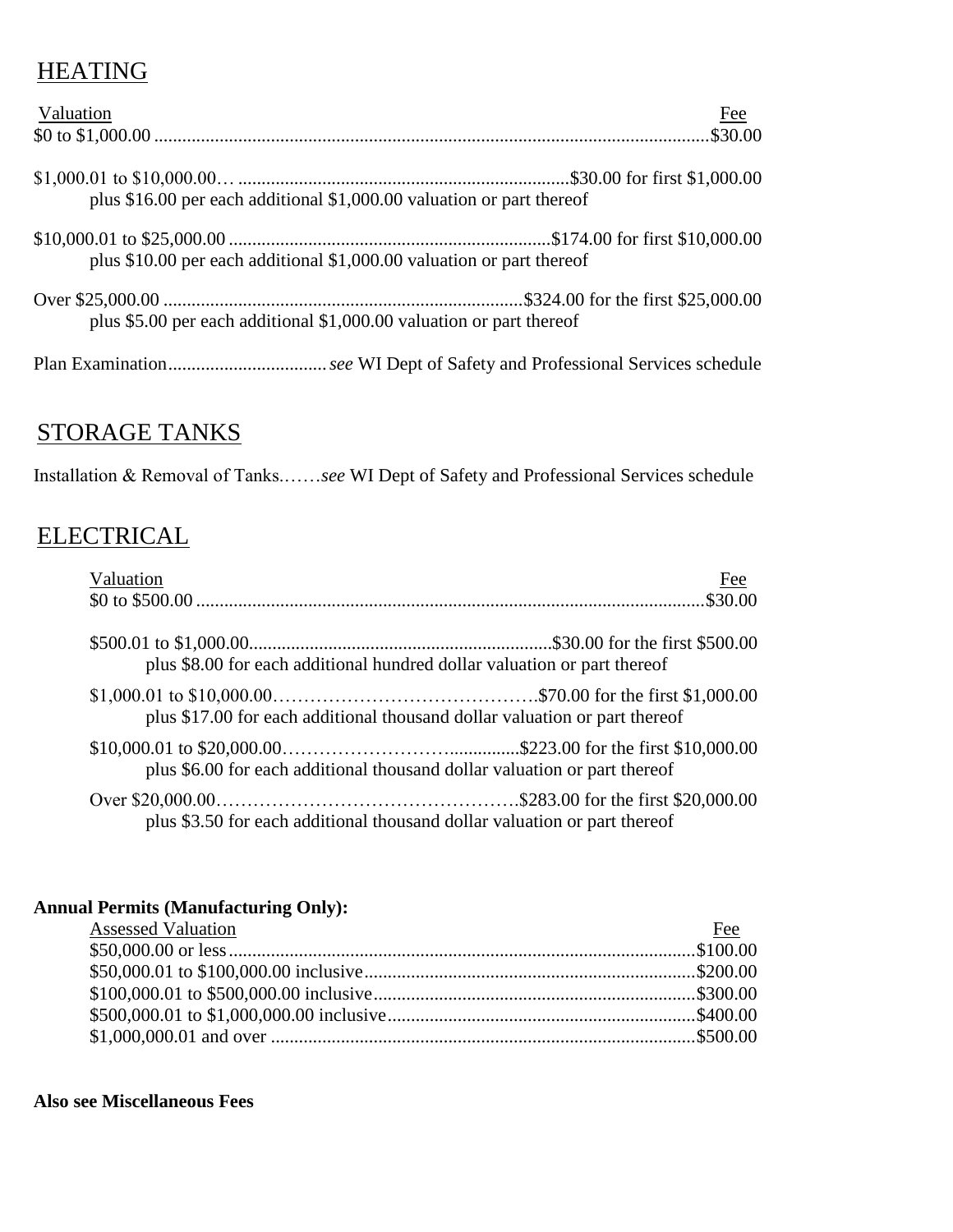# PLUMBING

|                                                                                       | Fee |
|---------------------------------------------------------------------------------------|-----|
|                                                                                       |     |
|                                                                                       |     |
|                                                                                       |     |
|                                                                                       |     |
|                                                                                       |     |
|                                                                                       |     |
| Sanitary or Storm Sewers re-laid from main or curb to building or main to curb\$50.00 |     |
|                                                                                       |     |
|                                                                                       |     |
|                                                                                       |     |
|                                                                                       |     |
|                                                                                       |     |

# RENTAL INSPECTION PROGRAM

| <b>Inspections</b>                             | <b>No Violations</b> | <b>All Violations</b><br>Corrected<br>within<br>30 Days | <b>Violations NOT Corrected</b><br>within 30 Days                    |
|------------------------------------------------|----------------------|---------------------------------------------------------|----------------------------------------------------------------------|
| Initial Inspection                             | \$0                  |                                                         |                                                                      |
| 1st Reinspection                               |                      | \$0                                                     | \$90+\$150= \$240 (Occupied Unit)<br>\$75+\$150= \$225 (Vacant Unit) |
| 2nd Reinspection and<br>subsequent inspections |                      |                                                         | \$150                                                                |

## **Also see Miscellaneous Fees**

| <b>Copies:</b> | $81/2 \times 11$ | $25¢$ / page + tax   |
|----------------|------------------|----------------------|
|                | $81/2 \times 14$ | $25¢$ / page + tax   |
|                | $11 \times 17$   | $25¢$ / page + tax   |
| <b>Faxing:</b> |                  | $$1.00 / page + tax$ |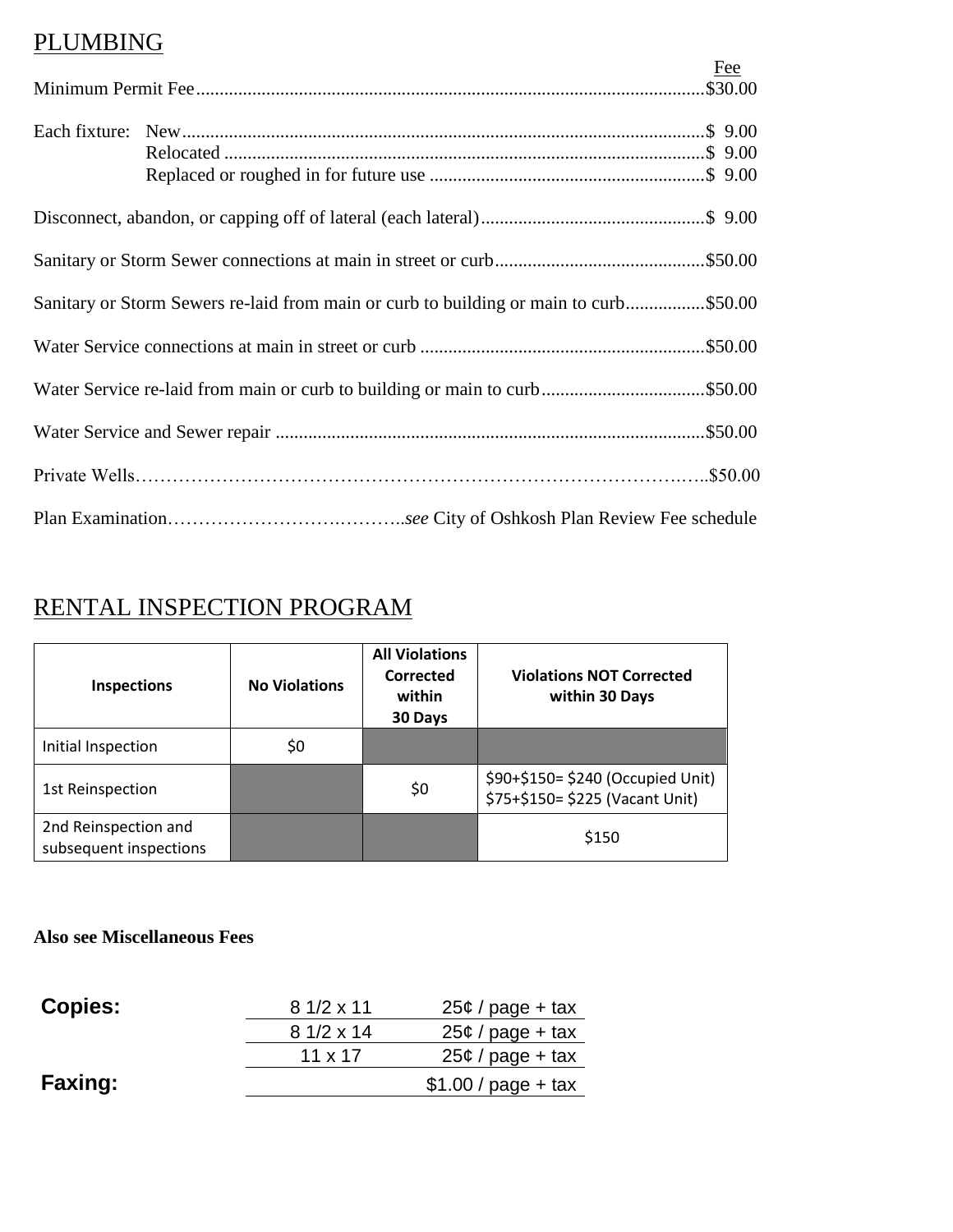# **PROPERTY RECORD MAINTENANCE FEE SCHEDULE**



#### **Effective January 1, 2017**

#### **PERMITS**

(fee based on building permit valuation or square foot fee, whichever is greater)

*The below fee breakdown is for but not limited to:*

**Interior Remodeling/Alterations, Decks, Fences, Patios, Steps, Porches, Driveways, Pools, Signs, Windows, Roofing, Siding, Demo/Razing, Ramps, Etc**:

|                                 | Valuation        | Fee                                                             |
|---------------------------------|------------------|-----------------------------------------------------------------|
| \$                              | 0 to \$ 1,000.00 | \$12.00                                                         |
| \$<br>1,000.01 to \$ 2,000.00   |                  | \$15.00                                                         |
| \$<br>2,000.01 to \$3,000.00    |                  | \$17.00                                                         |
| \$<br>3,000.01 to \$4,000.00    |                  | \$19.00                                                         |
| \$<br>4,000.01 to \$5,000.00    |                  | \$22.00                                                         |
| \$<br>5,000.01 to \$6,000.00    |                  | \$24.00                                                         |
| \$<br>6,000.01 to \$7,000.00    |                  | \$26.00                                                         |
| \$<br>7,000.01 to \$8,000.00    |                  | \$29.00                                                         |
| \$<br>8,000.01 to \$9,000.00    |                  | \$31.00                                                         |
| \$<br>9,000.01 to \$10,000.00   |                  | \$33.00                                                         |
| \$<br>10,000.01 to \$ 20,000.00 |                  | \$33.00 for the first \$10,000.00                               |
|                                 |                  | plus \$2.00 for each thousand dollar valuation or part there of |
| Over \$20,000.00                |                  | \$53.00 for the first \$20,000.00                               |
|                                 |                  | plus \$1.20 for each thousand dollar valuation or part there of |

*The below fee breakdown is for but not limited to:* **New Buildings, Additions & Alterations, Etc:**

\$0.06 per square foot (minimum of \$10.00)

(*square footage includes* all new areas including garage, basement/crawlspace and decks or porches)

 *\*\* not to exceed \$10,000 on new construction \*\**

#### **PARCEL CHANGES**

- 
- Type **Fee** Annexation \$100.00 Attachment \$100.00 Land Division  $$25$  per lot +  $$50$ Combinations  $$25$  per lot + \$50  $CSM$  \$25 per lot + \$50 Plat Final \$25 per lot + \$50 Street Vacation  $$25$  per lot + \$50 Other Requests  $$25.00$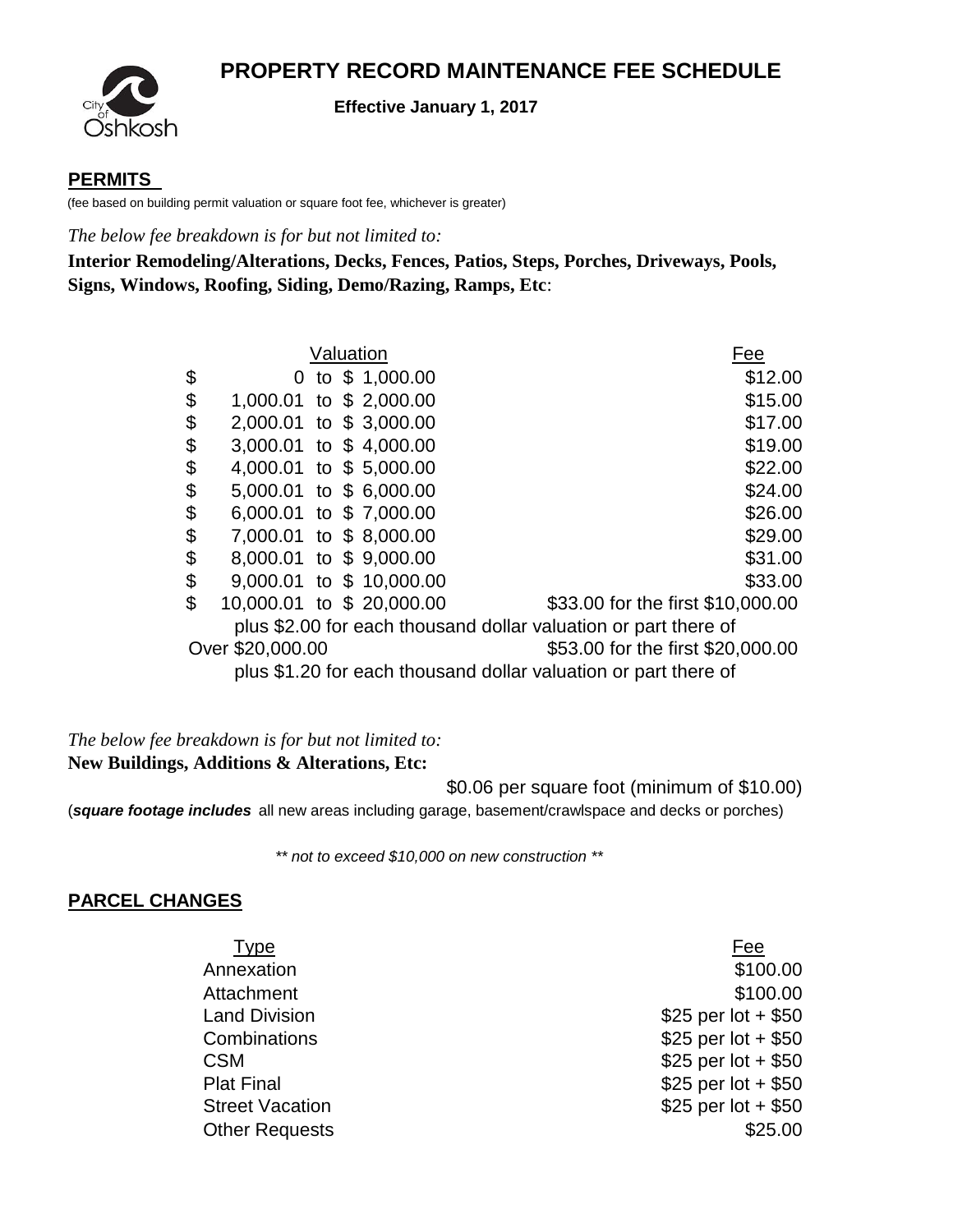

# **PLANNING SERVICES DIVISION MISCELLANEOUS LAND USE ADMINISTRATIVE FEES Effective: March 1, 2016**

:fee schedule 5/29/19

### **ITEMS BEFORE PLAN COMMISSION:**

|                                                               |                  |              | Notification/ |
|---------------------------------------------------------------|------------------|--------------|---------------|
|                                                               |                  |              | publication   |
|                                                               |                  |              | fee           |
| <b>Access Control Variance</b>                                |                  | \$100        |               |
| Annexation / Attachment                                       |                  | \$100        | \$50          |
| Recording \$40<br>Conditional Use Permit (CUP)                |                  | \$300        | \$50          |
| Floodplain Map Amendment/Revision                             |                  | \$450        | \$50          |
| <b>Land Division</b><br>based on number of lots to be created |                  | \$75 / Lot   |               |
| <b>Other Requests</b>                                         |                  | \$75         |               |
| <b>Planned Development Review</b>                             |                  | \$400        | \$50          |
| Plats:<br>Preliminary                                         | $$1$ per lot +   | \$50         | \$50          |
| Final                                                         | \$25 per lot +   | \$100        | \$50          |
| Privilege in Street                                           |                  | \$100        |               |
| Zone Change                                                   |                  | \$300        | \$50          |
| Zone Change w/Conditional Use Permit/PD                       |                  | \$600        | \$50          |
| <b>Street Vacation</b>                                        |                  | \$200        | \$50          |
| Variance to Subdivision Regulations                           |                  | \$100        |               |
| Ordinance Revision/Citizen Request                            |                  | \$200        | \$50          |
| Comprehensive Plan Land Use Amendment                         |                  | \$700        | \$50          |
| Design Standards Variance                                     |                  | \$75         |               |
|                                                               |                  |              |               |
| Notification Sign                                             |                  | \$25         |               |
|                                                               |                  |              |               |
| Neighborhood Meetings mailing:                                | $0 - 50$ notices | \$100        |               |
|                                                               | 51 - 100 notice: | \$200        |               |
|                                                               | 101+ notices     | \$2 / notice |               |
|                                                               |                  |              |               |
| <b>Commencing Work Without Permit</b>                         |                  | \$100        |               |
| <b>Short Term Rental</b>                                      |                  | \$40         |               |

# **SITE PLAN REVIEW FEES:**

**Multi-Family Residential, Commercial & Industrial**

|         | Bldg/Addition/                                                                                               |                         |         | <b>Inspection</b> |              |
|---------|--------------------------------------------------------------------------------------------------------------|-------------------------|---------|-------------------|--------------|
|         | <b>Impervious Area</b>                                                                                       | Disturbed Area          |         | <u>Fee</u>        | <b>Total</b> |
| Level 1 | $<$ 10,000 sq. ft.                                                                                           | Less than 1 acre        | \$425   | \$100             | \$525        |
| Level 2 | 10,000 to 50,000 sq. ft.                                                                                     | $1.01$ to $10$ acres    | \$625   | \$125             | \$750        |
| Level 3 | 50,001 to 100,000 sq. ft.                                                                                    | 10.01 to 25 acres       | \$775   | \$150             | \$925        |
| Level 4 | Greater than 100,001 sq. ft.                                                                                 | Greater than 25.01 acre | \$1,000 | \$175             | \$1,175      |
|         | Fence (commercial & industrial)                                                                              |                         |         | \$100             |              |
|         | Contract Consultant Service Fee (i.e. stormwater, site engineering design, traffic engineering design, etc.) |                         |         |                   |              |

Cost of City's contract development services consultant fee **PLUS** two percent (2%) administrative fee

### **ITEMS BEFORE BOARD OF APPEALS:**

| Variance to Zoning Ordinance   |       | $$125 + $50$ |
|--------------------------------|-------|--------------|
| Variance to City Building Code | \$125 |              |
| Appeal to Interpretation       | \$125 |              |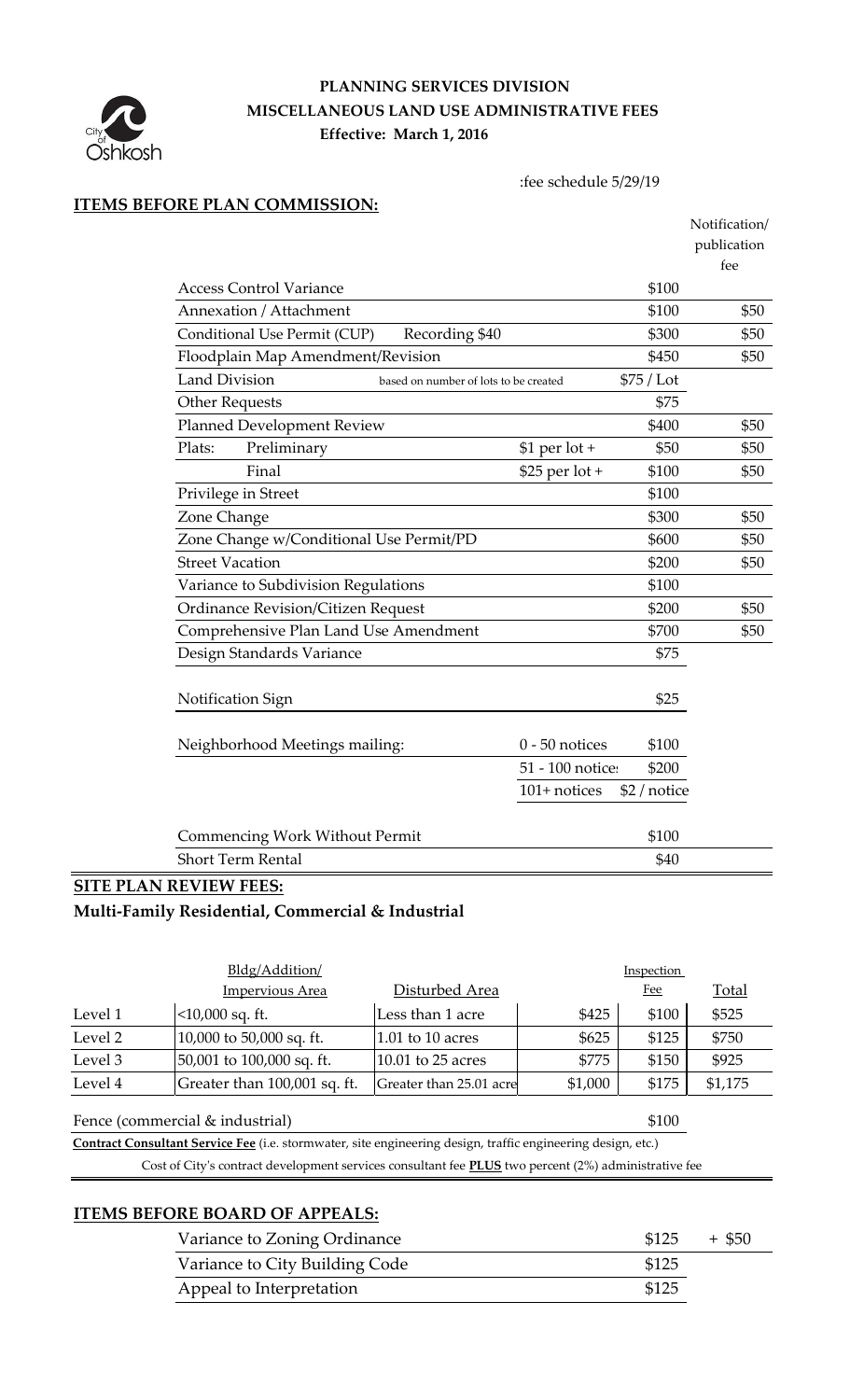|              | New Construction: single family and two family                                          | \$100                                  |
|--------------|-----------------------------------------------------------------------------------------|----------------------------------------|
|              | Additions: any addition/expansion of existing structure                                 | \$50                                   |
|              | Decks, Patios, Ramps: new or expansion/addition                                         | \$40                                   |
|              | Driveways: new or expansion/addition                                                    | \$40                                   |
|              | Fence: new or expansion/addition                                                        | \$25                                   |
|              | Garages, Utility Buildings, Sheds: new, expansion/                                      |                                        |
|              | addition or raze & rebuild                                                              | \$40                                   |
|              | Parking Areas: new or expansion/addition                                                | \$35                                   |
|              | Pools: new or expansion/addition                                                        | \$30                                   |
|              | Design Standard Zoning Verification Fee                                                 | \$30                                   |
|              | <b>Multiple Family Structures</b>                                                       |                                        |
|              | Decks, Patios, Ramps: new or expansion/addition                                         | \$30                                   |
|              | Fence: new or expansion/addition                                                        | \$25                                   |
|              |                                                                                         |                                        |
|              | Pools: new or expansion/addition<br>Utility Buildings, Sheds: new or expansion/addition | \$50<br>\$50                           |
| Other        |                                                                                         |                                        |
|              | Landscape Review / Revision / Amendment                                                 | \$125                                  |
|              | Floodplain Land Use Permit                                                              |                                        |
|              | <b>Shoreland Land Use Permit</b>                                                        | \$250<br>\$125                         |
|              | New Communications Tower or Class I Colocation                                          | \$3,000                                |
|              | Mobile Vending                                                                          |                                        |
|              | Quadricycle                                                                             | \$100<br>\$100                         |
| <u>Signs</u> |                                                                                         | \$100                                  |
|              | New Pylon or Ground Sign<br>New Wall Sign                                               | \$100                                  |
|              | Electric Message Center Sign                                                            |                                        |
|              | Sign Face Replacement                                                                   |                                        |
|              | Projecting Sign                                                                         |                                        |
|              | Awning Sign                                                                             |                                        |
|              | Other Signs as regulated by Ordinance                                                   | \$125<br>\$50<br>\$100<br>\$50<br>\$75 |

# **TEMPORARY USE PERMITS**

| 30 days or less                                                                                          | \$75  |
|----------------------------------------------------------------------------------------------------------|-------|
| 31 to 60 days                                                                                            | \$125 |
| 61 to 90 days                                                                                            | \$150 |
| Multiple site fee: requier fee for first site $+50\%$ of fee each additional site if all obtained at one |       |

Multiple site fee: regular fee for first site  $+$  50% of fee each additional site if all obtained at one time. (up to 4 sites total)

# **ZONING CODE ENFORCEMENT SERVICE FEES**

| <b>Initial Service Fee</b> |       |
|----------------------------|-------|
| 1st Service Fee            | \$100 |
| 2nd Service Fee            | \$200 |
| 3rd Service Fee            | \$300 |
|                            |       |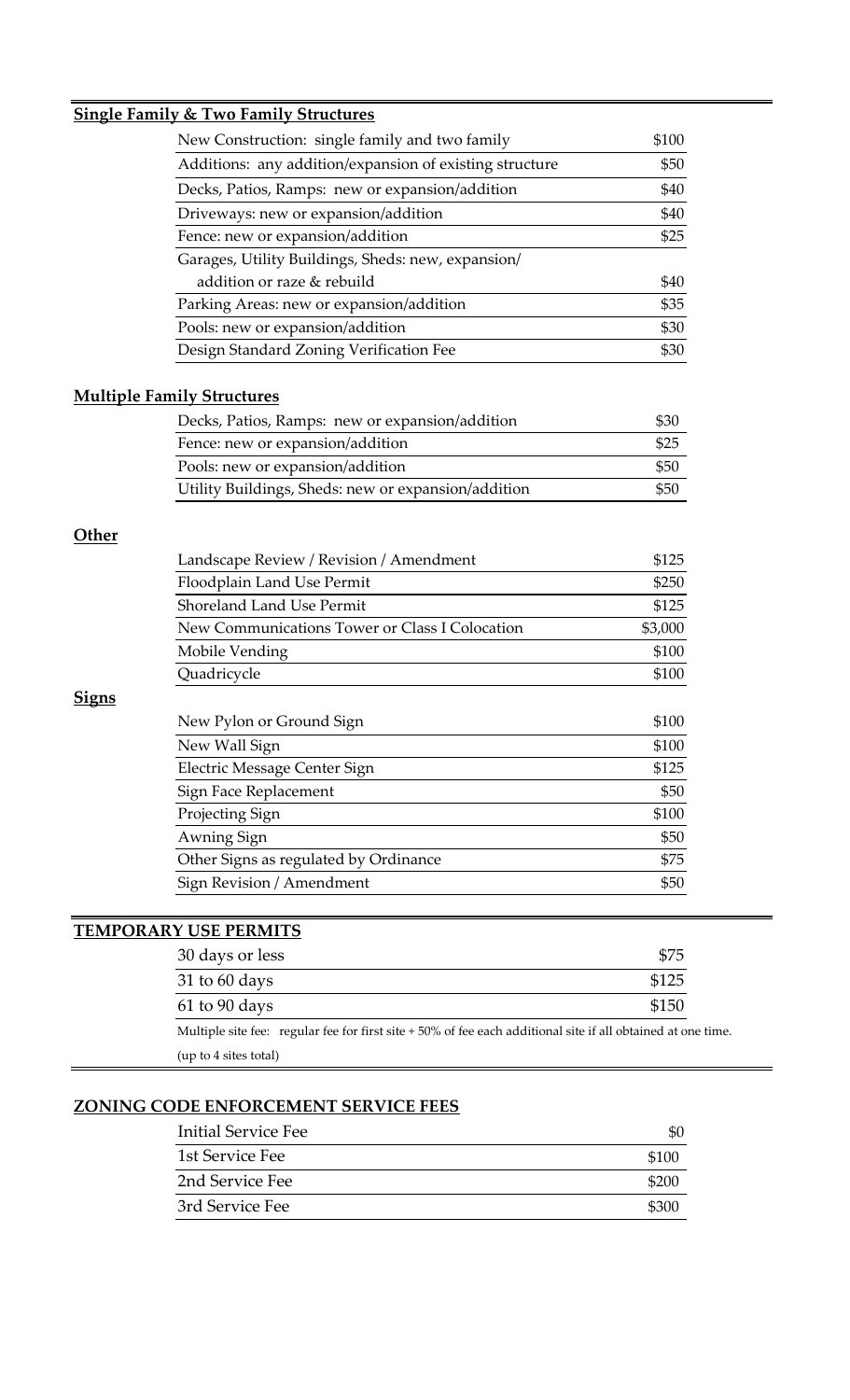## **MISCELLANEOUS**

| Chicken/Beekeeping License/Renewal             |                                       | \$15               |
|------------------------------------------------|---------------------------------------|--------------------|
| Condominium Plat / Administrative Review Only  |                                       | \$75               |
| Home Occupation License                        |                                       | \$25               |
| Historical Tax Credit Research Fee             |                                       | $$75/Hour + Costs$ |
| Land Division / Administrative Review Only     |                                       | \$50               |
| Lot Consolidation / Administrative Review Only |                                       | \$50               |
| Mortgage Subordination Request                 |                                       | \$150              |
| Sidewalk Café Permit                           |                                       | \$50               |
| Certificate of Occupancy                       |                                       | \$100              |
| Zoning Compliance Letter:                      | Single Family and Two Family properti | \$35               |
|                                                | Multi-family/Commercial/Industrial pr | \$80               |
|                                                | Zoning Only Written Verification      | \$30               |

**PARKLAND DEDICATION FEES:** Applies to all residential final plats, condo plats and CSM's

|                                      | Lot Fees: Single Family                              |                                              | per lot         | \$200         |
|--------------------------------------|------------------------------------------------------|----------------------------------------------|-----------------|---------------|
|                                      | Multi-Family                                         |                                              | per lot         | \$165         |
|                                      | Lot fees due at time of platting                     |                                              |                 |               |
|                                      | <b>Unit Fees: Single Family</b>                      |                                              | per lot         | \$200         |
|                                      | Multi-Family                                         |                                              | per lot         | \$165         |
|                                      | Unit fees due at time of building permit application |                                              |                 |               |
|                                      |                                                      |                                              |                 |               |
| MAPS:                                | <b>Site Plan and Floodplain</b>                      | 8 1/2 X 11                                   | $(7.14 + .36)$  | \$7.50        |
|                                      |                                                      | 11 X 17                                      | $(10.48 + .52)$ | \$11.00       |
|                                      | <b>City Map with Street Listings</b>                 |                                              |                 |               |
|                                      |                                                      | Black & White -- Available from PUBLIC WORKS |                 |               |
|                                      | Color (SPECIAL ORDER - refer to Jeff)                |                                              |                 | \$25          |
|                                      |                                                      |                                              |                 |               |
| Specialized                          |                                                      | $81/2 \times 11$                             | Base fee        | \$75 per hour |
|                                      |                                                      | 8 1/2 x 14                                   | Base fee        | \$75 per hour |
|                                      |                                                      | $11 \times 17$                               | Base fee        | \$75 per hour |
|                                      |                                                      | Larger than 11 x 17                          | Base fee        | \$75 per hour |
|                                      |                                                      |                                              |                 |               |
| Zoning                               | 1500 scale, Color                                    |                                              | $(12+.60)$      | \$12.60       |
|                                      | 1000 scale, Color                                    |                                              | $(20 + 1)$      | \$21          |
| <b>DOCUMENTS:</b>                    |                                                      |                                              |                 |               |
| 2005 Comprehensive Plan <sup>*</sup> | Hard Copy                                            | $(10+.50)$                                   | \$10.50         |               |
|                                      | CD                                                   | $(5+.25)$                                    | \$5.25          |               |
|                                      |                                                      |                                              |                 |               |
| Zoning Ordinance **                  | Hard Copy                                            | $(15+.75)$                                   | \$15.75         |               |
|                                      |                                                      |                                              |                 |               |
| <b>Historic District Survey **</b>   | Hard Copy                                            | $(10+.50)$                                   | \$10.50         |               |
|                                      | CD                                                   | $(5+.25)$                                    | \$5.25          |               |
|                                      |                                                      |                                              |                 |               |
| <b>Bike and Pedestrian Plan *</b>    | Hard Copy                                            | $(10+.50)$                                   | \$10.50         |               |
|                                      |                                                      |                                              |                 |               |
| Sustainability Plan **               | Hard Copy                                            | $(10+.50)$                                   | \$10.50         |               |
| Copies:                              | $81/2 \times 11$                                     | $25¢$ / page + tax                           |                 |               |
|                                      | $8\ 1/2 \times 14$                                   | $25¢$ / page + tax                           |                 |               |
|                                      | $11 \times 17$                                       | $25¢$ / page + tax                           |                 |               |
| Faxing:                              |                                                      | $$1.00 / page + tax$                         |                 |               |
|                                      |                                                      |                                              |                 |               |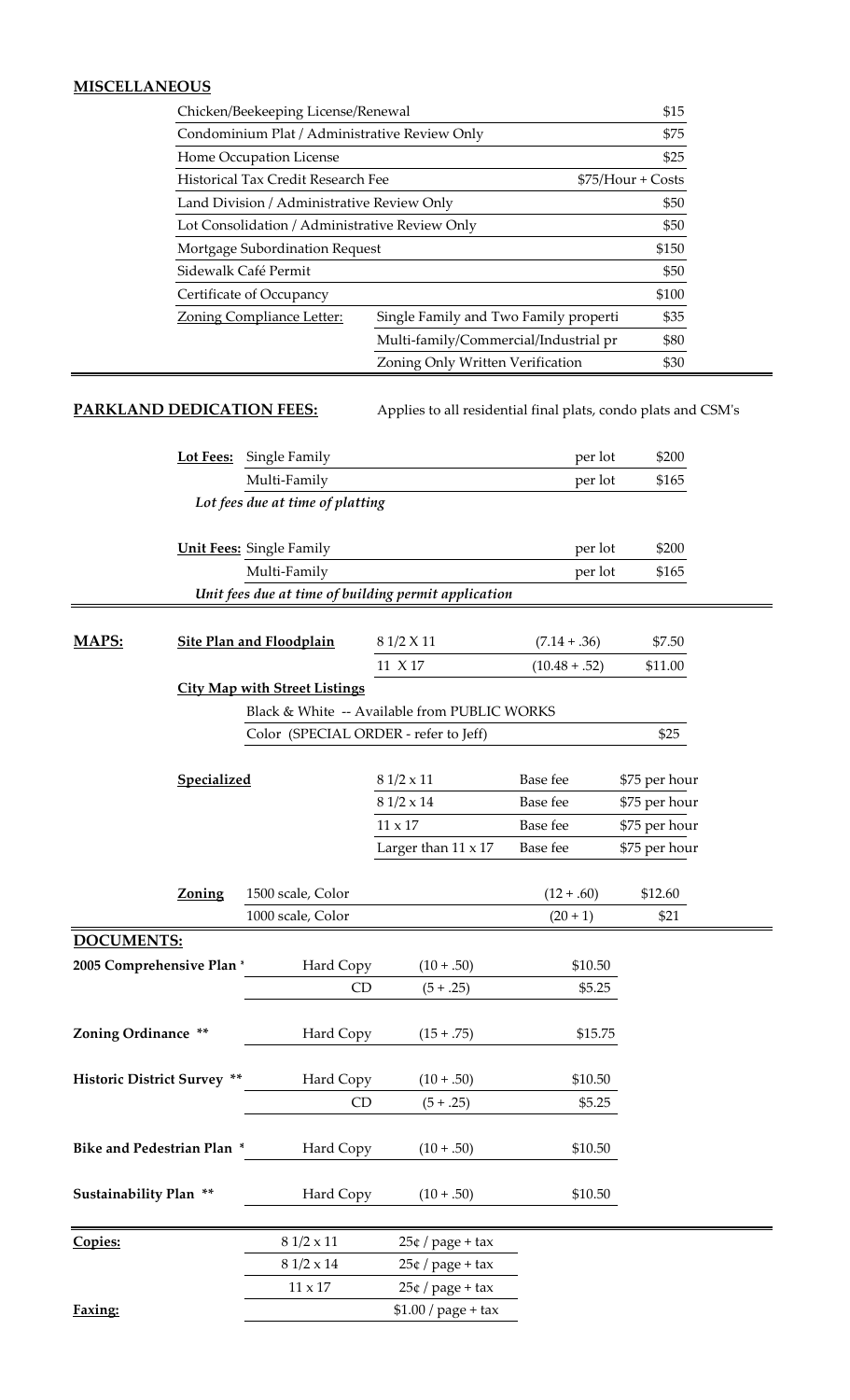

## **WEIGHTS & MEASURES DIVISION FEE SCHEDULE**

### **Effective January 1, 2017**

| <b>Description</b>                        | Fee               |             |
|-------------------------------------------|-------------------|-------------|
| <b>Annual Base Fee</b>                    | \$50.00           |             |
| <b>Bundled Firewood Dealer</b>            | \$20.00           |             |
| <b>Electric Pill Counter</b>              | \$35.00           |             |
| <b>Fabric Measuring Device</b>            | \$20.00           |             |
| Group 1 Scales (1-30 lbs)                 | \$55.00           |             |
| Group 2 Scales (1-20 lbs) PLU             | \$60.00           |             |
| Group 3 Scales (31-500 lbs)               | \$60.00           |             |
| Group 4 Scales (501-10,000 lbs)           | \$65.00           |             |
| Group 5 Scales - Hi Accuracy (grams)      | \$65.00           |             |
| Group 6 Scales (10,001-200,000 lbs)       | \$75.00           |             |
| <b>High Speed Measuring Devices</b>       | \$60.00           |             |
| <b>Linear Measures</b>                    | \$10.00           |             |
| <b>Liquid Measuring Devices</b>           | \$55.00           |             |
| Package Checking                          | \$35.00           |             |
| Pharmacy Weights (per set)                | \$50.00           |             |
| POS Scanners (3 or less)                  | \$150.00          |             |
| POS Scanners (4 - 10)                     | \$240.00          |             |
| POS Scanners (11 or more)                 | \$25.00           | per scanner |
| <b>Reverse Vending</b>                    | \$55.00           |             |
| <b>Taxi Meters</b>                        | \$50.00           |             |
| <b>Timing Devices</b>                     | \$20.00           |             |
| <b>Vehicle Tank Meters</b>                | \$65.00           |             |
| Wire & Cordage Measures                   | \$20.00           |             |
| <b>Penalty for Late Registration</b>      | \$150.00          |             |
| Penalty Fee for Device (non-registration) | triple device fee |             |
| <b>Re-Inspection Fee</b>                  | \$50.00           |             |